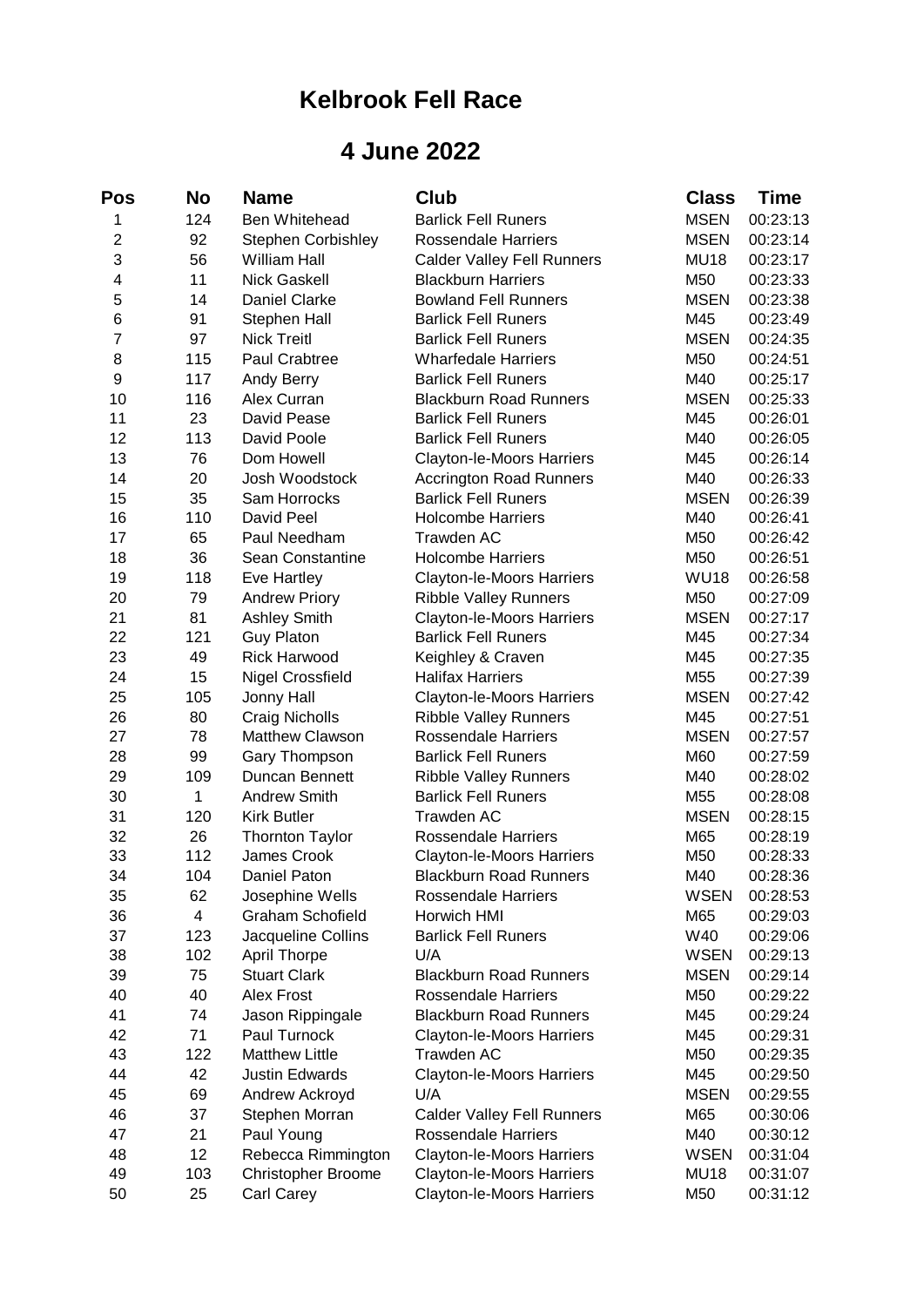| 51  | 63             | Gavin Biriny           | Clayton-le-Moors Harriers                         | M40             | 00:31:21 |
|-----|----------------|------------------------|---------------------------------------------------|-----------------|----------|
| 52  | 84             | John Otley             | <b>Blackburn Road Runners</b>                     | M45             | 00:31:22 |
| 53  | 31             | James Riley            | <b>Todmorden Harriers</b>                         | M50             | 00:31:33 |
| 54  | 95             | Mick Brankin           | <b>Trawden AC</b>                                 | M50             | 00:31:41 |
| 55  | 93             | Rob Dickinson          | U/A                                               | M55             | 00:31:44 |
| 56  | 72             | <b>Heather Driver</b>  | <b>Barlick Fell Runers</b>                        | <b>WSEN</b>     | 00:31:55 |
| 57  | 82             | Daniel Hamilton        | <b>Blackburn Road Runners</b>                     | <b>MSEN</b>     | 00:32:12 |
| 58  | 46             | Jonathan Procter       | U/A                                               | M40             | 00:32:23 |
| 59  | 55             | Barbara Savage         | Clayton-le-Moors Harriers                         | W55             | 00:32:38 |
| 60  | 3              | Lynn Whittaker         | <b>Wharfedale Harriers</b>                        | W60             | 00:32:52 |
| 61  | 90             | Gary Blackburn         | <b>Blackburn Road Runners</b>                     | <b>MSEN</b>     | 00:32:55 |
| 62  | 94             | <b>Michael Parker</b>  | Running4CF                                        | M55             | 00:32:59 |
| 63  | 13             | Craig Eccles           | Clayton-le-Moors Harriers                         | M40             | 00:33:03 |
| 64  | 8              | Stephen Lane           | U/A                                               | M55             | 00:33:11 |
| 65  | 66             | Diane Haggar           |                                                   | W <sub>55</sub> | 00:33:12 |
| 66  | 51             | Paul Roberts           | <b>Ribble Valley Runners</b><br><b>Trawden AC</b> | M45             |          |
|     |                |                        |                                                   |                 | 00:33:20 |
| 67  | 106            | Daniel Thompson        | U/A                                               | M40             | 00:33:26 |
| 68  | 54             | Paul Wolstenhulme      | Rossendale Harriers                               | M40             | 00:33:32 |
| 69  | 96             | John McDowaid          | <b>Trawden AC</b>                                 | M55             | 00:33:35 |
| 70  | 86             | <b>Robert Mager</b>    | Trawden AC                                        | M40             | 00:33:42 |
| 71  | 5              | John Carman            | <b>Trawden AC</b>                                 | M70             | 00:34:03 |
| 72  | 73             | <b>Steven Tonks</b>    | Clayton-le-Moors Harriers                         | M40             | 00:34:31 |
| 73  | 77             | Sophie Howard          | <b>Rossendale Harriers</b>                        | <b>WSEN</b>     | 00:35:09 |
| 74  | 100            | <b>Andrew Hollas</b>   | <b>Accrington Road Runners</b>                    | M55             | 00:35:11 |
| 75  | 33             | David Howard           | <b>Trawden AC</b>                                 | M65             | 00:35:22 |
| 76  | 64             | David Barnes           | <b>Trawden AC</b>                                 | M60             | 00:35:28 |
| 77  | 45             | Osman Sidik            | U/A                                               | M55             | 00:35:36 |
| 78  | 85             | Lisa Ellis             | Clayton-le-Moors Harriers                         | W40             | 00:35:45 |
| 79  | 30             | Lee McCartney          | Worsthorne with Hurstwood Runners                 | M45             | 00:35:50 |
| 80  | 28             | <b>Geoff Palmer</b>    | <b>Ribble Valley Runners</b>                      | M65             | 00:35:52 |
| 81  | 50             | Dawn Risdale           | Clayton-le-Moors Harriers                         | <b>WSEN</b>     | 00:36:13 |
| 82  | 39             | Craig Wellens          | <b>Rossendale Harriers</b>                        | M50             | 00:36:19 |
| 83  | 89             | <b>Ross Whittaker</b>  | U/A                                               | M40             | 00:36:38 |
| 84  | 43             | Andrew Robinson        | <b>Accrington Road Runners</b>                    | M45             | 00:36:54 |
| 85  | 44             | <b>Rachael Strutz</b>  | <b>Accrington Road Runners</b>                    | W40             | 00:36:56 |
| 86  | 22             | Michelle Young         | Rossendale Harriers                               | W45             | 00:37:08 |
| 87  | 38             | Clive Hodgson          | <b>Bowland Fell Runners</b>                       | M65             | 00:37:30 |
| 88  | 29             | Vanessa McCartney      | Worsthorne with Hurstwood Runners                 | W45             | 00:37:44 |
| 89  | 61             | Hena Chaudry           | <b>Rossendale Harriers</b>                        | W40             | 00:37:46 |
| 90  | 70             | Davina Raidy           | <b>Rossendale Harriers</b>                        | W50             | 00:38:30 |
| 91  | 57             | Hannah Eccles          | Clayton-le-Moors Harriers                         | <b>WU18</b>     | 00:38:47 |
| 92  | 101            | Andrew Wisdom          | <b>Blackburn Road Runners</b>                     | M55             | 00:38:49 |
| 93  | 87             | Simon Stafford         | U/A                                               | M50             | 00:39:18 |
| 94  | 58             | Julia Rushton          |                                                   | W <sub>55</sub> | 00:39:23 |
|     |                |                        | Clayton-le-Moors Harriers                         |                 |          |
| 95  | 32             | Sara Jacobs            | <b>Silly Billies</b>                              | W <sub>55</sub> | 00:40:05 |
| 96  | 10             | Kate Pomfret           | <b>Blackburn Road Runners</b>                     | W50             | 00:40:12 |
| 97  | $\overline{7}$ | David Scott            | Clayton-le-Moors Harriers                         | M75             | 00:40:21 |
| 98  | 68             | Jane Ryan              | Clayton-le-Moors Harriers                         | W45             | 00:40:41 |
| 99  | 83             | Miriam Hamilton        | <b>Blackburn Road Runners</b>                     | <b>WSEN</b>     | 00:40:43 |
| 100 | 41             | Steve Hunn             | Skipton AC                                        | M60             | 00:41:26 |
| 101 | 19             | Eileen Wadsworth       | <b>Rossendale Harriers</b>                        | W60             | 00:43:15 |
| 102 | 114            | Mark Walsh             | <b>Trawden AC</b>                                 | M60             | 00:43:39 |
| 103 | 16             | <b>Richard Treitl</b>  | <b>Barlick Fell Runers</b>                        | M65             | 00:44:04 |
| 104 | 48             | <b>Christine Smith</b> | <b>Rossendale Harriers</b>                        | W45             | 00:44:17 |
| 105 | 60             | Louise Abdy            | <b>Todmorden Harriers</b>                         | W60             | 00:44:48 |
| 106 | 18             | <b>Hilary Farren</b>   | <b>Rossendale Harriers</b>                        | W55             | 00:45:02 |
| 107 | 17             | Karin Goss             | Clayton-le-Moors Harriers                         | W70             | 00:45:20 |